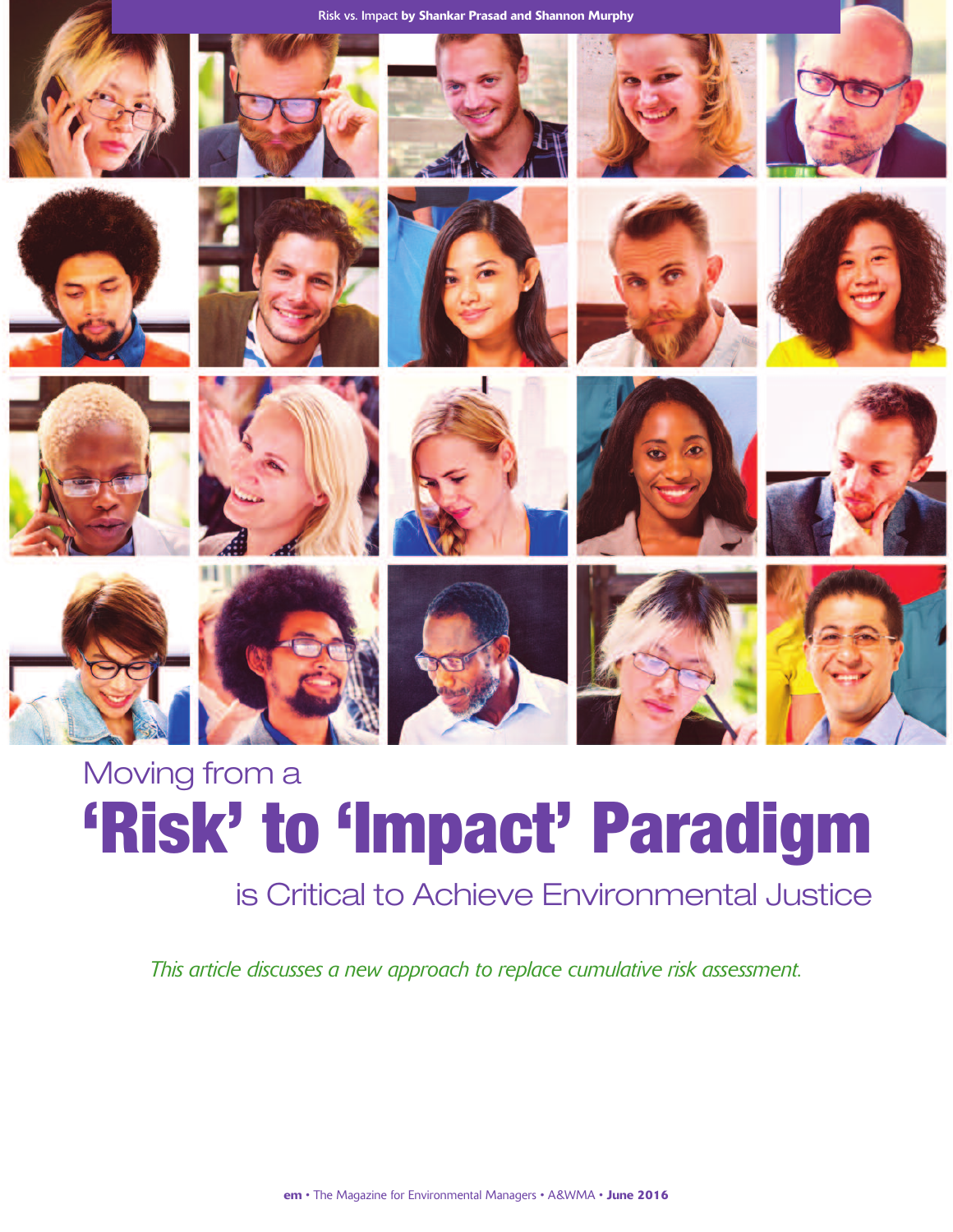

**Figure 1:** Bakersfield area maps showing the top 10 percent of impacted census tracts for individual components (A-D) and the cumulatively impacted tracts (E) across CA.

Traditional risk assessment (TRA) as currently practiced in environmental and other related regulatory programs at the federal, state, and local levels is designed primarily to evaluate health risks from a single contaminant or source at a time, often in one specific medium (e.g., air or water). In some cases, groups of related contaminants can be considered together, or aggregated as with cross-media or cross-source exposures.<sup>1,2</sup> Some community groups and scientists have criticized this approach as failing to adequately consider the totality of health risks facing an individual community. 3

TRA is based on the concept of establishing risk thresholds that are considered either "safe" or —when there is no evidence

and health status of the people living in a community. <sup>8</sup> In such situations, the TRA method has a limited ability to quantify the resulting cumulative risk because it requires extensive characterization of the chemicals present, the routes and levels of exposure, and the dose-response relationship for hundreds of chemicals for which data are neither currently available nor likely to be generated in the foreseeable future.

In addition, the methodology does not exist to fully integrate geographic (e.g., proximity to sources), intrinsic (elderly, sex, health status), and extrinsic (socioeconomic status) factors into TRA. <sup>9</sup> These limitations have significantly contributed to the continued existence of disproportionately burdened or

# **What Is Environmental Justice?**

Environmental Justice is the fair treatment and meaningful involvement of all people regardless of race, color, national origin, or income, with respect to the development, implementation, and enforcement of environmental laws, regulations, and policies.

*Source:* **U.S. Environmental Protection Agency**

of a safe threshold level—"acceptable".<sup>4,5</sup> The numeric risk levels established in this way are used as a foundation for most environmental health policy decisions. Other factors that often play into the final decision include evaluating and identifying technologies or solutions available in the foreseeable future that are required to reach the target, potential costs involved to integrate them, and an estimate of the broader economic impacts. <sup>6</sup> Thus, TRA and related policies or regulations play a major decision-making role in our society.

However, people in real life are simultaneously exposed to multiple contaminants from multiple sources and have multiple stressors based on their health status as well as living conditions. <sup>7</sup> Thus, the resulting cumulative health risk is also often influenced by nonchemical factors such as socioeconomic

disadvantaged and unhealthy communities across the country, even in locations where the overall regional environmental quality may have steadily improved. 10

Hence, recently in California, in addition to TRA, a communityor place-based cumulative impact (CI) assessment approach has been adopted and applied to some resource allocation programs aimed at investing in and rebuilding healthy communities. This approach substitutes the traditional concept of "risk" with the broader concept of "impact".<sup>11</sup>

#### **Impact vs. Risk**

Many use the terms risk and impact synonymously, suggesting that they describe the same outcome. However, the term *risk* means a probability of an injury or loss, while *impact* in this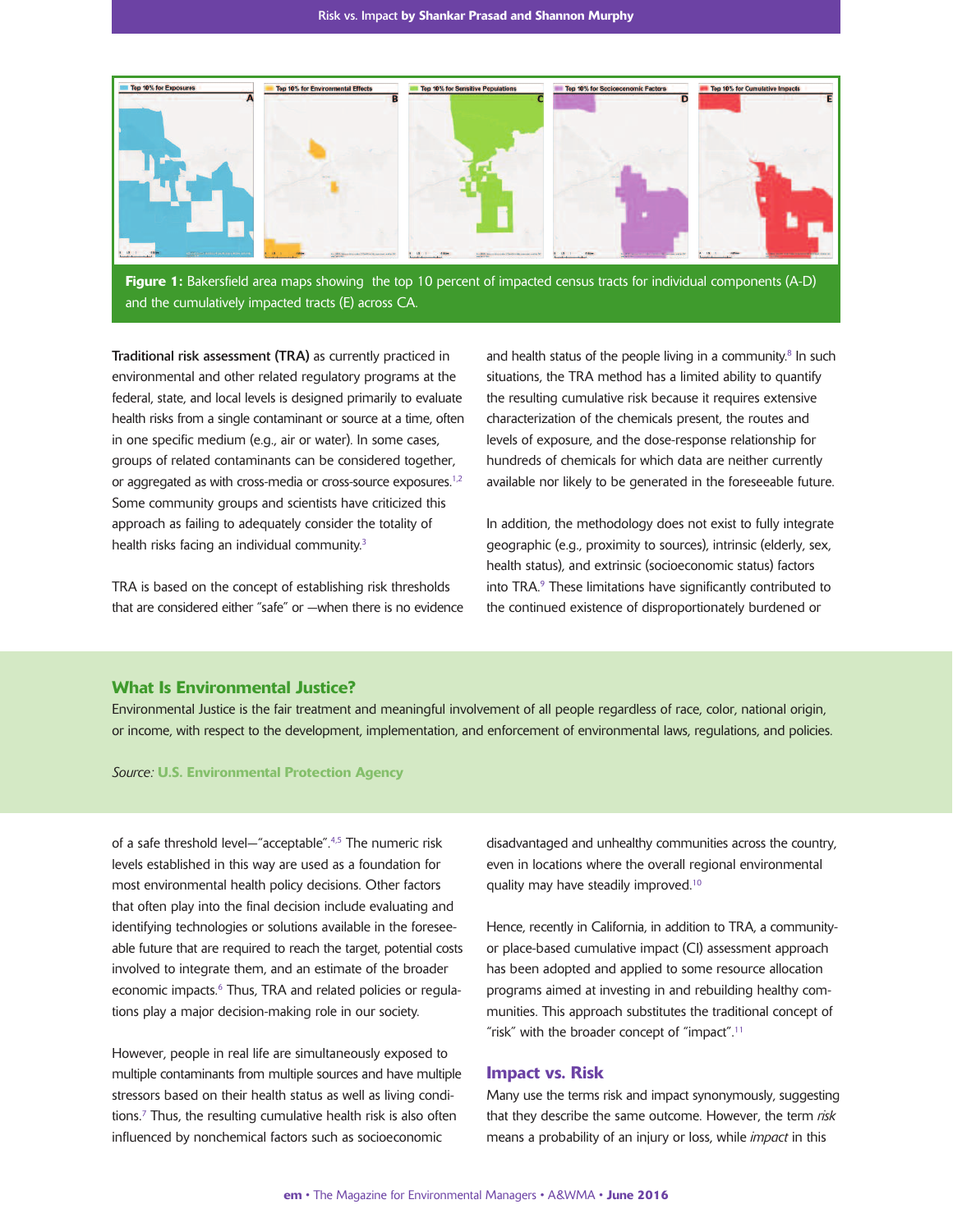

**Figure 2:** San Bernardino area map area showing the top 10 percent of impacted census tracts for individual components (A-D) and the cumulatively impacted tracts (E) across CA.

context refers more broadly to stressors that reduce the potential for health and quality of life. In the two hemispheres of human and environmental health, risk assessment suggests a quantitative approach to evaluating injury or loss, whereas impact assessment implies integrating both quantitative factors and those less readily measured or estimated, but that are known to be important to adverse outcomes.<sup>1,12</sup>

Over the past decade, as can be seen on their respective web sites, some agencies have mapped cumulative risk primarily from air emissions. <sup>13</sup> These include cumulative air emission risk analysis by Minnesota Pollution Control Agency, multiple air toxics exposure study by South Coast Air Quality Management District, and community air risk evaluation by Bay Area Air Quality Management District. Collectively, these efforts demonstrate a shift toward a "cumulative" methodology that integrates a multi-source, multi-chemical paradigm to estimate risk. This shift has advanced the field of risk assessment and served as a valuable foundation upon which to expand and develop the concept of cumulative impact that also considers changes in the quality of life.

The limitations of TRA to ascertain cumulative impact (CI) in any particular area or community affected jointly by pollutants in air, water, and soil have hindered agencies at the local, regional, and state levels in initiating area-specific actions to improve the health and resilience of a community, and have contributed to an atmosphere of mistrust between many regulatory agencies and communities. Regulators often speak only the language of probability and risk, while communities often articulate a burden of impacts on their health and quality of life. <sup>14</sup> Regulators often focus on risks from individual chemicals, sources, or policies; communities also may focus on individual sources or chemicals, but firmly in the context of what they perceive as an unacceptable backdrop of exposures and illnesses. This set of discrepancies is at the heart of the environmental justice movement. 10

## **CalEnviroScreen**

To bridge the divide between TRA and community concerns, multiple institutions are pursuing alternate approaches to evaluate CI. 15-17 Community-scale CI assessment approaches use scientifically justifiable, quantitative, and semi-quantitative methods that permit comparisons between communities or geographic areas. One such approach—CalEnviroScreen developed by CalEPA's Office of Environmental Health Hazard Assessment—facilitates the relative ranking of communities across the state, thus providing a snapshot of existing conditions across a wide variety of stressors. 15

The CalEnviroScreen model integrates 19 indicators representing: exposure to air pollution, pesticides, and drinking water contaminants; environmental effects resulting from the presence of different types of noxious sources (e.g., solid waste and cleanup sites, hazardous waste facilities) in the vicinity; and sensitive populations and socioeconomic factors (e.g., asthma, low birth weight, poverty, unemployment) in the area. The two sets of maps illustrated in Figures 1 and 2 from the Bakersfield area in central California and San Bernardino area in southern California show the distribution of the census tracts in the top 10 percent, representing the most burdened for each of the four components and how these tracts shift when combined together to show those tracts that score higher for the CI.

In the first set of maps of the Bakersfield area (Figure 1), there are 106 census tracts in total. Among these, 31 tracts score in the top 10 percent for exposure (A), 3 for environmental effects (B), 26 for sensitive population (C), and 24 for socioeconomic factors components (D). However, as seen in the fifth map in the series (E), 29 tracts score in the top 10 percent for the CI when the scores of these tracts are combined according to the model used in the CalEnviroScreen. In the second series of maps of the San Bernardino area (Figure 2), the corresponding numbers are 175, 56, 5, 34, 38 and 53 tracts, respectively.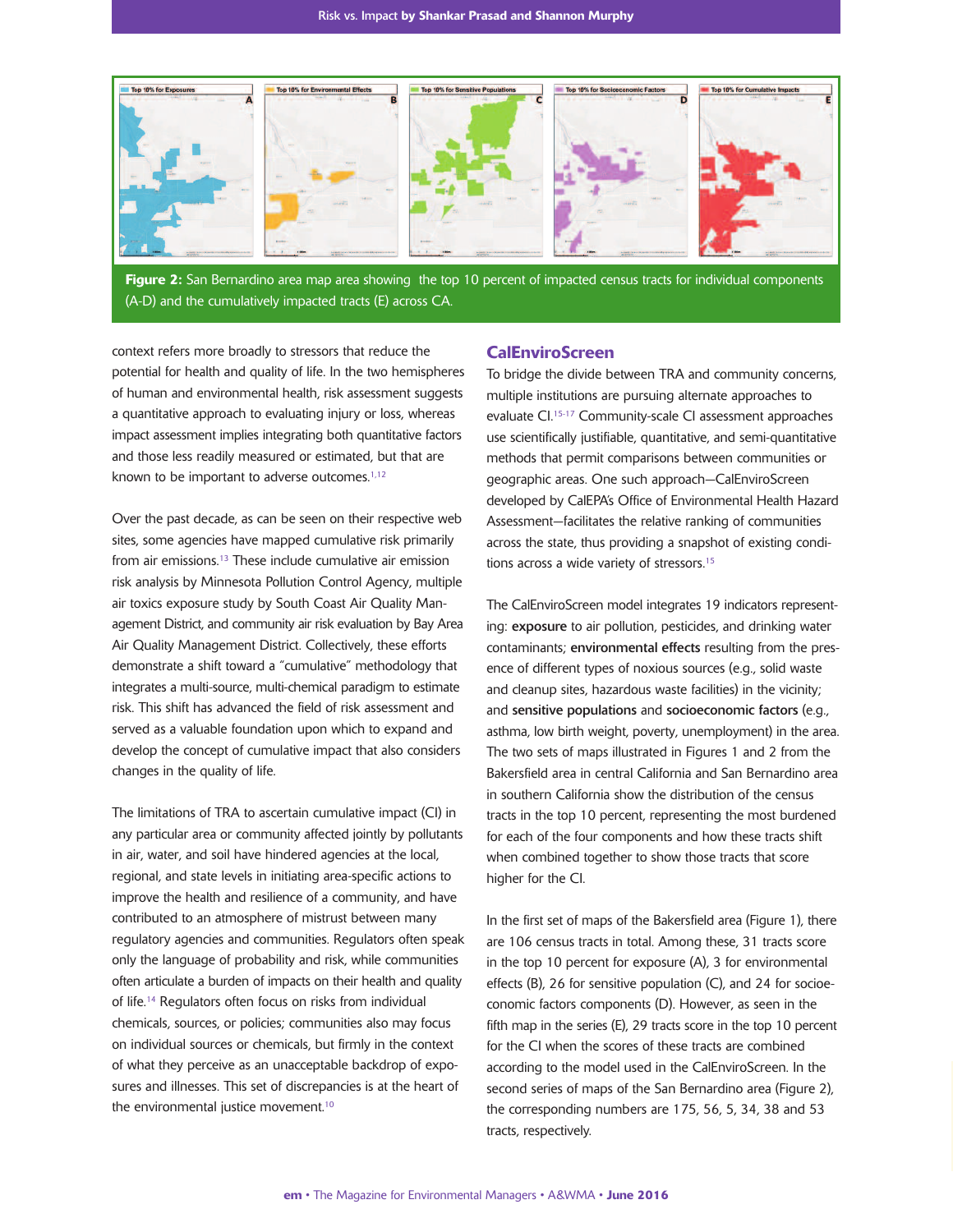The scoring system also allows comparisons between communities with the same or similar score to better understand the relative contributions of individual indicators, representing factors that influence the CI in a community. This ability to prioritize or rank communities based on CI indicators enables assessors to more effectively represent the complex relationships between health outcomes, psychosocial stressors, and environmental exposures. The momentum to include CI assessment in the decision-making process is building across the country and newer approaches are being developed and introduced.

# **Utility of the CI Approach**

In California, census tracts that are in the top 25 percent of the CalEnviroScreen scores are designated as "disadvantaged communities" for purposes of resource allocation or investment. The California Legislature used the CI framework to incentivize investment in disadvantaged communities with a specified percentage of the greenhouse gas reduction fund generated by the cap-and-trade program. This approach is noteworthy and represents a model that could be followed elsewhere. CI assessment at a local or regional level is also viewed as critical since most of the growth planning, siting, and permitting decisions take place at this level.

Some examples of actions that are being guided by CI considerations in communities include:

- Placing alternate buffer zone restrictions for new buildings such as homes, daycare centers, hospitals, or schools from sources such as agricultural fields, refineries, oil and gas operations, landfills, freeways, or ports.
- Modifying permit conditions such as by restricting the days and timing or methods of pesticide application near sensitive sites to reduce pesticide drift exposure and public concerns.
- Focus efforts to ensure compliance with existing regulations in communities with CI issues, including compliance

assistance for businesses, improved public complaint tracking systems, multi-agency coordination, and targeted enforcement.

- Investing in job growth, transit assistance, affordable housing or health care in communities that score high for the socioeconomic factors and sensitive population components.
- Establishing alternate area-specific risk thresholds for new and existing sources.

Besides state-level efforts, such actions can also be pursued at a city level through city ordinances or through local governments because of the scale of variability involved, the number of factors contributing to CI in a given area,<sup>18,19</sup> and the higher level of jurisdictional, as well as independent authority that can be exercised.

Some business groups have argued that the identification of disadvantaged or unhealthy communities based on CI could lead to "redlining" those areas and could potentially lead to their economic isolation. However, this opinion has never been voiced nor endorsed by any of the community groups. 14,20,21 In fact, many of the communities have asked for such delineation so that a multitude of actions such as those listed above can be pursued at the local level.

Irrespective of the debate on precisely how it should be integrated into decision-making, CI assessment provides an additional layer of information beyond TRA, leading to more informed decision-making. Although the two tools are complementary in being the twin scientific bases for shaping healthier communities in any neighborhood, achieving environmental justice will depend primarily on reducing cumulative impacts. **em**

**Shankar Prasad and Shannon Murphy** are toxicologists with the Office of Environmental Health Hazard Assessment at CalEPA, Sacramento, CA. Prasad is a former Deputy Secretary for Science and Environmental Justice at CalEPA and Community Health Advisor to the Chairman, California Air Resources Board. **E-mail: shankar.prasad@oehha.ca.gov**

### **Acknowlegment**

The authors are thankful for the support provided by Walker Wieland in creating the maps used in Figures 1 and 2, the valuable comments of Dr. Gina Soloman, Deputy Secretary for Science at CalEPA, and to the late Dr. George Alexeeff who had the vision to initiate and lead the cumulative impacts program for over seven years.